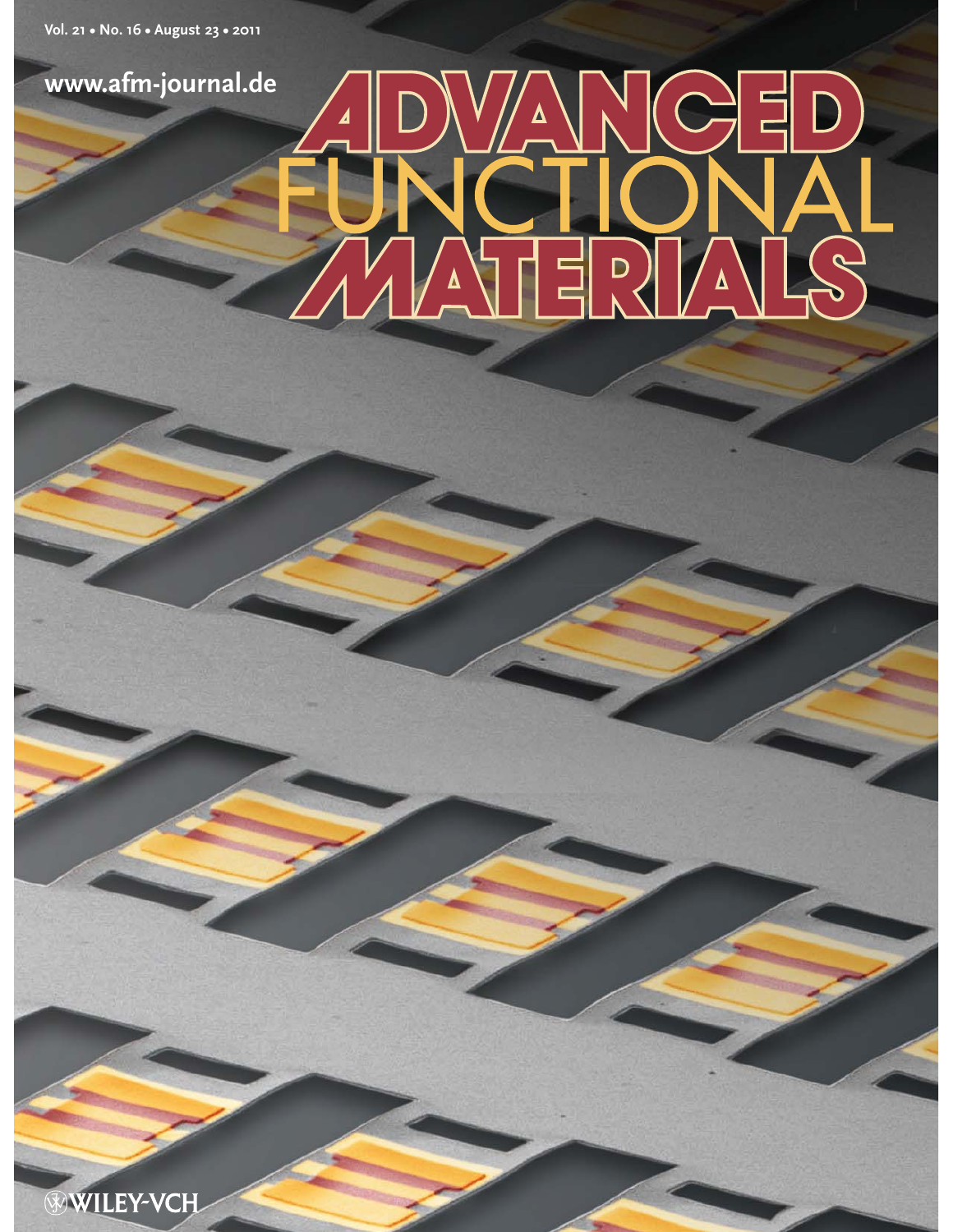

FUNCTIONAL **www.afm-journal.de**

## **Fabrication of Releasable Single-Crystal Silicon–Metal Oxide Field-Effect Devices and Their Deterministic Assembly on Foreign Substrates**

 *Hyun-Joong Chung , Tae-il Kim , Hoon-Sik Kim , Spencer A. Wells , Sungjin Jo , Numair Ahmed , Yei Hwan Jung, Sang Min Won, Christopher A. Bower, and John A. Rogers\** 

 **A new class of thin, releasable single-crystal silicon semiconductor device is presented that enables integration of high-performance electronics on**  nearly any type of substrate. Fully formed metal oxide-semiconductor field**effect transistors with thermally grown gate oxides and integrated circuits constructed with them demonstrate the ideas in devices mounted on sub**strates ranging from flexible sheets of plastic, to plates of glass and pieces **of aluminum foil. Systematic study of the electrical properties indicates**  field-effect mobilities of ≈710 cm<sup>2</sup> V<sup>-1</sup> s<sup>-1</sup>, subthreshold slopes of less than 0.2 V decade<sup>-1</sup> and minimal hysteresis, all with little to no dependence on the **properties of the substrate due to bottom silicon surfaces that are passivated with thermal oxide. The schemes reported here require only interconnect**  metallization to be performed on the final device substrate, which thereby **minimizes the need for any specialized processing technology, with important consequences in large-area electronics for display systems,**  flexible/stretchable electronics, or other non-wafer-based devices.

Dr. H.-J. Chung, <sup>[†]</sup> Dr. T.-i. Kim, <sup>[†]</sup> H.-S. Kim, S. A. Wells, Dr. S. Jo Department of Materials Science and Engineering University of Illinois at Urbana-Champaign Urbana, IL 61801, USA N. Ahmed Department of Mechanical Science and Engineering Center for Nanoscale Chemical-Electrical-Mechanical Manufacturing Systems University of Illinois at Urbana-Champaign Urbana, IL 61801, USA Y. H. Jung, S. M. Won Department of Electrical and Computer Engineering University of Illinois at Urbana-Champaign Urbana, IL 61801, USA Dr. C. A. Bower Semprius Inc. 4915 Prospectus Dr., Suite C, Durham, NC 27713, USA Prof. J. A. Rogers Department of Materials Science and Engineering Chemistry, Science and Engineering, Electrical, and Computer Engineering Beckman Institute for Advanced Science and Technology, and Frederick Seitz Materials Research Laboratory University of Illinois at Urbana-Champaign Urbana, IL 61801, USA E-mail: jrogers@illinois.edu [ $\dagger$ ] H.-J.C and T.-i.K. contributed equally to this work.

#### **DOI: 10.1002/adfm.201100124**

## **1. Introduction**

 Single-crystal silicon holds a dominant position in microelectronics, due to its remarkably attractive set of properties for transistors and other semiconductor devices. This circumstance continues to motivate research into methods for using silicon in ways that avoid constraints in size, geometry, mechanics, and/or cost structures set by conventional, wafer-based implementations. The most prominent example is in thin-film electronics on glass, where amorphous silicon serves as the semiconductor for switching transistors in large-area backplanes for liquidcrystal displays, or as the precursor to large-grained polycrystalline silicon for similar, but more demanding, applications.<sup>[1]</sup> In these cases, deposition and related processing steps occur at tempera-

tures that are compatible with glass, sometimes in ways that can also be extended for use with flexible sheets of plastic or other more unusual substrates.<sup>[2]</sup> A second, and conceptually different approach uses micro/nanostructures of monocrystalline silicon formed at high temperatures, and then subsequently assembled into organized arrays at low temperatures on substrates of interest.<sup>[3-7]</sup> Although many important systems can be achieved with these two schemes, neither has been used to produce high-performance devices that incorporate gate dielectrics formed by thermal oxidation, due to the constraints associated with the high temperatures required for this process (>1000 °C). This limitation represents a serious shortcoming because it precludes the use of the exceptionally high-quality interfaces between silicon and thermal oxide (tg-SiO<sub>2</sub>). The electronic defect density at and near this interface is, in fact, lower than that for any other known gate dielectric for silicon, resulting in optimal transistor performance.<sup>[8-11]</sup> Another drawback of previous approaches is that most of the device and circuit processing occurs on the final substrate, thereby adding cost and complexity in tooling, especially for large-area applications.

 Here we report ideas that enable silicon electronics with tg-SiO<sub>2</sub> dielectrics to be integrated onto arbitrary substrates, in a manner that also separates all aspects of individual device fabrication (e.g., contact doping, metallization, interconnection for small-scale circuit blocks, etc.) from their incorporation into systems. The approach extends schemes that use micro/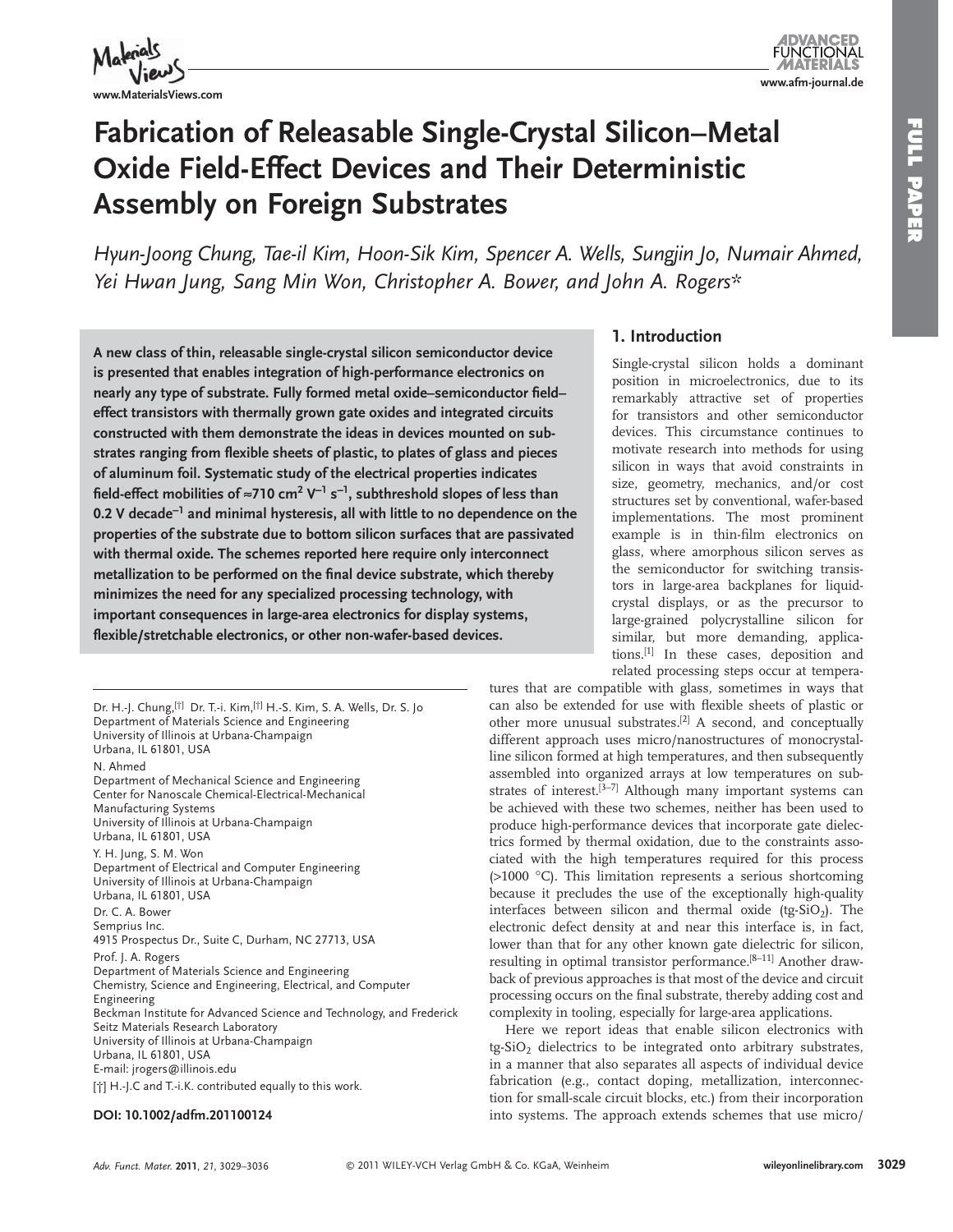

nanostructures of silicon released from wafers as a starting point for device/circuit processing,<sup>[6,7]</sup> by replacing the silicon with thin, specialized silicon–metal oxide semiconductor field-effect transistors (MOSFETs) and microscale circuit elements, all with  $tg-SiO<sub>2</sub>$  dielectrics. Transfer printing allows these microcomponents to be distributed into arbitrary layouts over large or small areas, on nearly any substrate type or size. A final interconnection step yields functional systems. The field-effect mobilities, densities of interface traps, subthreshold behaviors, and other characteristics of MOSFETs achieved on thin plastic substrates in this manner significantly exceed those of previous demonstrations. This fabrication sequence has some conceptual similarities with ones that rely on fluidic assembly,<sup>[3,4]</sup> and robotic pick-and-place manipulation of miniature integrated circuit blocks and of assembly of chiplets derived from foundry-processed silicon-on-insulator  $(SOI)$  wafers.<sup>[12]</sup> A key difference is that the devices reported here have thicknesses several to more than ten times smaller than those required for circuit blocks or chiplets, which thereby renders them compatible with the techniques of transfer printing and with simple, planar processes for interconnect metallization. The schemes reported here also terminate all exposed silicon surfaces with tg-SiO<sub>2</sub>, thereby imparting robust operation and performance that is nearly independent of device substrate.



**www.MaterialsViews.com**

Figure 1. Schematic illustration of steps for fabricating thin, microscale MOSFETs, releasing them from the wafer substrate and then assembling them onto a flexible substrate by transfer printing, including a) forming and isolating n<sup>+</sup>-p-n<sup>+</sup> junctions on the top device layer of an SOI wafer; b) growing a thermal oxide as a gate dielectric, followed by defining source, drain and gate metallization to complete the MOSFETs; c) depositing a uniform, protecting (i.e., passivation) layer on top of the devices; d) RIE etching to define anchors and supporting structures, followed by anisotropic, wet-chemical undercut etching (TMAH) to release the structures in a suspended state above the underlying substrate; e) selectively releasing a single device onto the surface of a PDMS stamp; f) transfer printing onto a flexible substrate, followed by the removal of the passivation layer.

## **2. Results and Discussion**

#### **2.1. Techniques for Fabrication and Assembly of Silicon Devices**

 The schematic illustrations in **Figure 1** a–f show steps for fabricating thin MOSFETs on an SOI wafer, followed by deterministic assembly onto a receiver substrate by transfer printing. The SOI consists of a handle wafer with (111) orientation, a buried layer of silicon dioxide (BOx; 1 μm thick), and a top layer of p-type Si with (100) orientation ( $\approx$ 2 µm thick). This type of wafer is unusual, and designed specially for the present purposes due to its favorable characteristics for 1) electronic transport in (100) silicon for MOSFETs and 2) anisotropic etching of (111) silicon for release. The first step in the fabrication involves heavy n-type doping  $(n^{+})$  with a solid source of phosphorus (1000 ° C, 10 min) in lithographically patterned geometries to define  $n^+$ -p- $n^+$  junctions for arrays of transistors or collections of them designed for logic gates. Reactive-ion etching (RIE) then removes unwanted regions of the top silicon layer to isolate the devices. Dry oxidation at 1100 °C for 1 hour induces conformal growth of a layer of  $SiO<sub>2</sub>$  ( $\approx$ 90 nm thick) on the exposed surfaces of the silicon (Figure 1a). Etching openings through this layer

in the  $n^+$  regions with HF provides electrical access for source and drain (S and D) electrodes patterned on top. The metals for S, D, and gate (Cr; 250 nm thick) are then deposited and patterned in a single step to form a coplanar transistor structure (Figure 1b). Next, plasma-enhanced chemical-vapor deposition (PECVD) forms a conformal layer of  $Si_3N_4$  (800 nm) uniformly across the area of the wafer (Figure 1c). A photopatterned metal layer (Cr; 200 nm thick) serves as a hard mask for dry etching to form openings through the  $Si<sub>3</sub>N<sub>4</sub>$  and BOx layers and to expose the underlying (111) handle wafer to a depth of  $\approx$ 2 µm (Figure 1d). This process defines the lateral geometries of the devices/logic gates as well as structures (i.e., anchors) at their edges to maintain contact with the handle wafer even after complete undercut etching. After removing the sacrificial metal layer, immersion of the wafer in a boiling aqueous solution of tetramethyl ammonium hydroxide (TMAH; 25% diluted in water) etches the handle anisotropically, such that the etch front proceeds along the Si <110> directions. A complete undercut prepares the devices for release, and assembly by transfer printing. The long axes of the anchors lie along the <111> direction of the handling wafer, to leave the devices freely suspended, with edges tethered to the handle only at selected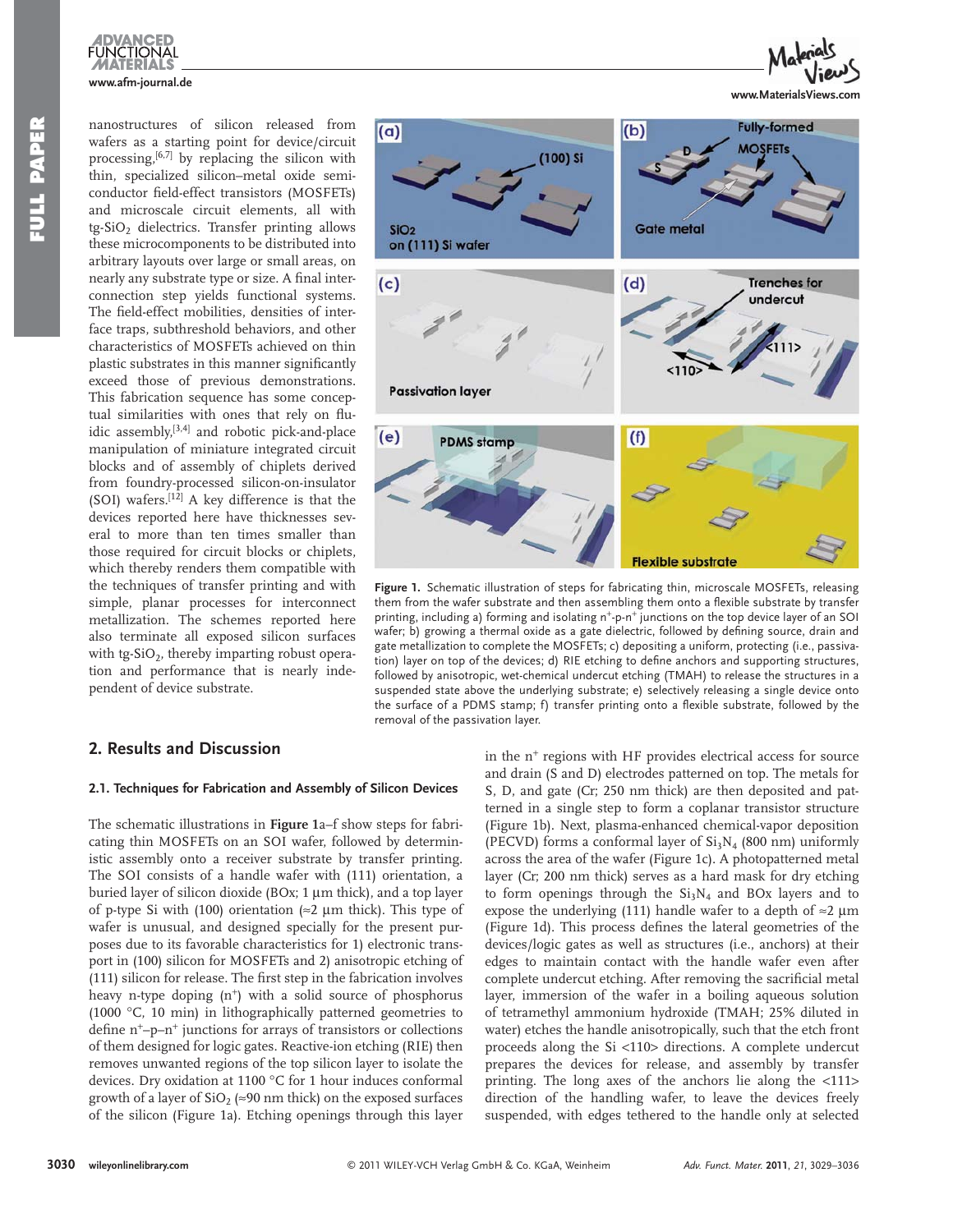**www.afm-journal.de**

FUNCTIONAL



**www.MaterialsViews.com**

locations. The etch time depends on the widths of the devices; ≈90 minutes is sufficient for 180-µm widths.

 An important feature of the device design is that the bottom surfaces of the silicon are passivated with the BOx. As a result, the electronic properties are insensitive to the characteristics of the final substrate. The assembly involves transfer-printing procedures described elsewhere,<sup>[7]</sup> in which contact of the devices with a patterned stamp (polydimethylsiloxane; PDMS) and then rapid retraction of the stamp leads to fracture at the anchors (Figure 1e; shown in Supporting Information S1) and removal of the devices from the SOI wafer. Bringing the stamp, with devices supported on its surface, into contact with a target substrate that has an adhesive material coated on its surface, followed by removal of the stamp and etching the  $Si<sub>3</sub>N<sub>4</sub>$  completes the assembly process (Figure 1f). As a final step, metal interconnects and/or probing pads to these devices can be formed using conventional, planar processing or printing techniques. Details are in the Supporting Information (Figure S2 and movie M1, M2).

 Optical microscopy images appear in **Figure 2** a–d. Figure 2 a shows two isolated  $n^+$ -p- $n^+$  junctions after oxidation, which corresponds to the cartoon in Figure 1a. Figure 2b reveals the structure after etching the vertical trenches (Figure 1d). The black regions reveal the etched (111) handle wafer. The S/D and gate metals cover part of the  $n^+$ -Si regions and the entire p-Si areas, respectively. The four small squares in the S/D metal are the contact holes etched through the gate oxide layer. Figure 2c shows two suspended devices spanning over the handle wafer, after etching with TMAH (cf. Figure 1e). The variation in color across the <110> axis arises from slight bowing of the devices. Finally, Figure 2d shows two devices after transfer printing onto a polyimide (PI) substrate (Figure 1f).

 The anisotropic TMAH etching process is a critically important aspect of the fabrication. Cross-sectional scanning electron microscopy (SEM) images in Figure 2e reveal additional



Figure 2. a-d) Optical microscopy images at various stages of the device fabrication, including (from left) a) after oxidation and doping, b) after defining the anchors and supporting device platforms, c) after TMAH undercut etching, and d) after transfer printing. e) Cross-sectional SEM image of a representative device after partial anisotropic undercut etching with TMAH. g) Angled SEM image of an array of suspended structures after complete undercut etching, showing anchors at the four corners of each element.

features. Here, the etch fronts propagate through the <110> direction of the (111) handle wafer (trench depth appears larger than the one defined by RIE ( $\approx$ 2 µm) due to i) misorientation in the handle wafer and ii) weak anisotropy of TMAH; the ratios of etching rates for the (111) and (100) planes are ≈0.02 – 0.08<sup>[13]</sup>). The BOx layer serves as a barrier to the etchant, thereby protecting the undersides of the devices; the  $Si<sub>3</sub>N<sub>4</sub>$  protects the top surface. The anisotropy of the etch leaves the anchor structures connected to the handle wafer along straight, unetched regions of silicon. The tilted view in Figure 2f shows suspended, fully undercut devices ready for release onto a stamp.

 Devices formed in this way incorporate a high quality, thermal oxide as the gate dielectric. Alternative schemes can retain this advantage, and at the same time provide other processing options. For example, anisotropic etching and transfer printing steps can occur immediately after thermal oxidation. In this case, the S, D, and gate metallization can be defined on the target, device substrate, after printing. This method corresponds to performing the processes in Figure 1b after finishing steps through Figure 1f. This sequence has the advantage that the choice of metal is not limited by its compatibility with other steps, thereby offering potential value in specialized applications, such as those in biomedical devices or high-speed circuits, where the selection of metal can be critically important. A disadvantage, of course, is that the processing must be compatible, in terms of both materials and cost considerations, with the final device substrate.

#### **2.2. Transferred MOSFET Properties**

**Figure 3** provides electrical characterization data for a representative n-type MOSFET printed onto a PI substrate (KAPTON; <sup>25</sup>μ m thick). The nominal channel length ( *L* ) and width ( *W* )

> are 20 and 150  $\mu$ m, respectively, as defined by the photolithography. The transfer characteristics, consisting of output drain current  $(I_D)$  as a function of input gate bias  $(V_G)$ for drain voltage  $(V_D)$  values of 0.1, 2.1, and 4.1 V, appear in both logarithmic (solid) and linear (short dash) scales in Figure 3a. The transconductance,  $g_m = (\partial I_D / \partial V_G)|_{V_D}$ , is<br>also plotted for  $V_D = 0.1$  V. The field effect also plotted for  $V_D = 0.1$  V. The field-effect mobility  $\mu_{FE}$  can be obtained from the  $g_m$ according to Equation  $(1)$ <sup>[14]</sup>

$$
\mu_{\rm FE} = \left. \frac{L_{\rm eff} g_m}{W C_{\rm ox} V_{\rm D}} \right|_{V_{\rm D} \to 0} \tag{1}
$$

where  $C_{ox}$  is the capacitance of the gate oxide and *L*<sub>eff</sub> is the effective channel length. By using the measured thickness of 90 nm and known dielectric coefficient of SiO<sub>2</sub>, 3.9, the value of  $C_{ox}$  is 38.4 nF cm<sup>-2</sup>. The  $\mu_{\text{FE}}$  values are a function of  $V_C$  because the electron mobility in the inversion layer depends on the vertical electrical field. For the present purposes, we use the mobility obtained from the maximum *g*<sub>*m*</sub>, 27.2 μS, as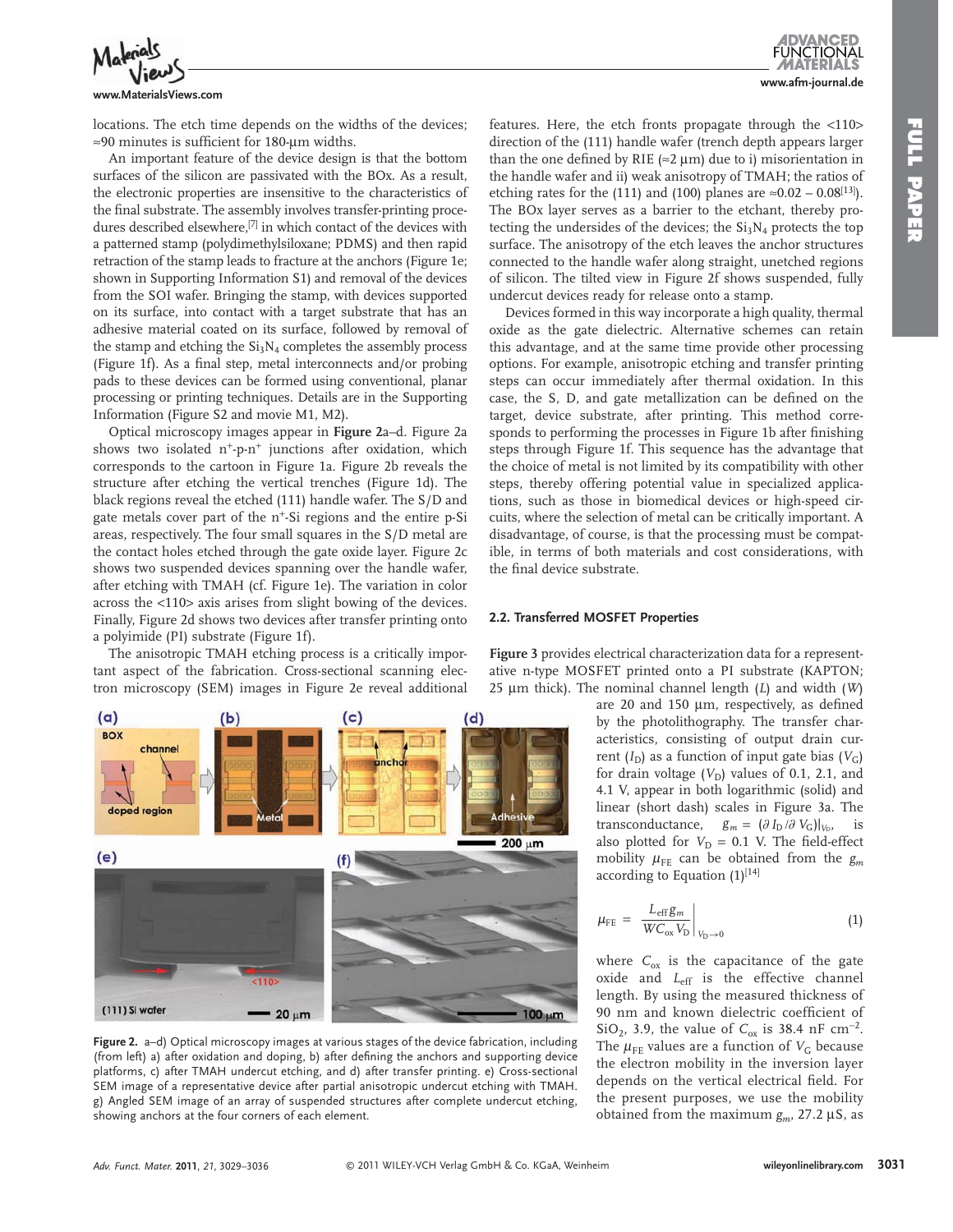

**FUNCTIONAL www.afm-journal.de**

a representative parameter. With the nominal values of *L* and *W* in Equation (1),  $\mu_{FE}$  is determined to be ≈950 cm<sup>2</sup> V<sup>-1</sup> s<sup>-1</sup>. This value corresponds to 85% of the bulk electron mobility and is unphysical. [15] The error arises from reductions in *L* by thermal diffusion of dopants during the processing, to yield a value of  $L_{\text{eff}}$  that is ca. 4.45  $\mu$ m shorter than the photodefined value (L), according to detailed analysis presented in Section 2.3. The corrected value of  $\mu_{FE}$  is ≈740 cm<sup>2</sup> V<sup>-1</sup> s<sup>-1</sup>. The saturation mobility,  $\mu_{\text{sat}} = (2L_{\text{eff}} / W C_{\text{ox}}) \left[ (\partial I_{\text{D}}^{1/2} / \partial V_{\text{G}}) \Big|_{V_{\text{D}}} \right]^2$  is ≈580 cm<sup>2</sup> V<sup>-1</sup> s<sup>-1</sup> at  $V_{\text{D}} = 4.1 \text{ V}^{[14]}$  The on/off ratio is  $> 5 \times 10^6$  and the gate leakage current is less than 7 pA throughout the measured range. The threshold voltage (Vth) and subthreshold swing (S) at  $V_D = 0.1$  V are +0.60 V and 0.14 V decade<sup>-1</sup>, respectively. The output characteristics appear in Figure 3b. Here, the curves exhibit sharp saturation behavior at high  $V_D$ and the saturated  $I_D$  values show good agreement with a parabolic fit to  $(V_G - V_{th})$ , consistent with nearly ideal MOSFET behavior under square-law theory.<sup>[16]</sup> In addition, the device is free from hysteresis behavior when the gate voltage sweeps from  $-10$  V to  $+10$  V, then back to  $-10$  V at  $V_D = 0.3$  V in Figure 3c. These parameters are representative of those observed in other devices; additional data appears in the context of scaling behavior described subsequently and in statistical information in the Supporting Information (S3). Here, the average and standard deviation values for  $\mu_{\text{FE}}$ ,



Figure 3. a) Typical transfer characteristics of a thin, microscale MOSFET printed onto a PI substrate, with *W*/L = 150/20 μm. Solid and short dashed lines correspond to the drain current plotted in logarithmic and linear scales, respectively. The curve indicated by the long dashed line shows  $g_m$  values, evaluated in the linear regime. b) Output characteristics (at gate voltages labeled in colored text in the plot) and c) hysteresis properties  $(V_D = 0.3 V; up and$ back sweeps shown in black and red) of the same device presented in (a).



*V*<sub>th</sub>, and *S* are 710 ± 40 cm<sup>2</sup> V<sup>-1</sup> s<sup>-1</sup>, 0.47 ± 0.24 V, and 0.18 ± 0.04 V decade $^{-1}$ , respectively.

The quality of the interface between Si and  $SiO<sub>2</sub>$  governs the key performance aspects of the MOSFET. The properties of this interface can be estimated by analysis of device parameters such as  $\mu$ <sub>FE</sub> and *S*. When the MOSFET operates in inversion mode, the electron channel lies within a slab of thickness less than 10 nm.<sup>[15]</sup> Thus, the maximum mobility  $\mu_{FE}$  is typically lower than the bulk mobility because of electron scattering by charge centers near the  $Si/SiO<sub>2</sub>$  interface, namely the positive fixed-oxide charge  $(Q_f)$  and the interface-state charge  $(N_{it})$ .<sup>[15]</sup> Because the relaxation time is inversely proportional to the density of the charges, an empirical relation for  $\mu_{FE}$  can be defined as

$$
\mu_{\rm FE} = \frac{\mu_0}{1 + \alpha \left(Q_f + N_{\rm it}\right)}\tag{2}
$$

where  $\mu_0$  and  $\alpha$  are experimentally determined fitting parameters that depend on the average impurity concentration in the bulk Si  $(N_A)$ .<sup>[15]</sup> Because boron-doped (100) Si with a resistivity of 10–20 O.cm is used in this study. N. for the devices reported of 10–20  $\Omega$  · cm is used in this study,  $N_A$  for the devices reported here is ca.  $10^{15}$ .<sup>[16]</sup> The relationship between the  $\mu$ <sub>FE</sub> and the density of electrostatic scattering centers  $(Q_f + N_{it})$  is quantitatively well established. Therefore, by using the fitting parameters  $(\mu_0 \text{ and } \alpha)$ , <sup>[15]</sup> the  $(Q_f + N_{it})$  value can be determined to the  $\approx 2.2 \times 10^{11}$  cm<sup>-2</sup>. The equivalent maximum density of states be  $\approx 2.2 \times 10^{11}$  cm<sup>-2</sup>. The equivalent maximum density of states  $(N_{\rm ss}^{\rm max})$  at the Si/SiO<sub>2</sub> interface can be extracted from *S*, using the following equation following equation,

$$
N_{\rm ss}^{\rm max} = \left(\frac{\rm S \log(e)}{\rm k} - 1\right) \frac{C_{\rm ox}}{q} \tag{3}
$$

where q is the electron charge, k is the Boltzman constant, and *T* is the absolute temperature.<sup>[17]</sup> From Equation (3),  $N_{\rm ss}^{\rm max}$ <br>is  $\approx 3.2 \times 10^{11}$  cm<sup>-2</sup>, which is consistent with the result from is ≈3.2  $\times$  10<sup>11</sup> cm<sup>-2</sup>, which is consistent with the result from Equation (2). Whereas the state-of-art MOSFETs may reach  $\mu_{FE}$ and  $(Q_f + N_{\text{it}})$  values >800 cm<sup>2</sup> V<sup>-1</sup> s<sup>-1</sup>, and <10<sup>11</sup> cm<sup>-2</sup> respec-<br>tively <sup>[9,15]</sup> the parameters of the devices reported bere exceed tively,<sup>[9,15]</sup> the parameters of the devices reported here exceed those produced in other ways on plastic or other nonwafer substrates.

#### **2.3. Effective Channel Length and Mobility**

 The fabrication processes of Section 2.1 involve two hightemperature steps: solid-state doping  $(1000 \degree C, 10 \text{ min})$  and thermal oxidation (1100 $\degree$ C, 1 hour). By defining the phosphorus diffusion length as the point where the phosphorus concentration is outnumbered by that of the background boron, this thermal history leads to a  $\approx$  2 µm diffusion of the phosphorus dopants into the boron-doped channel area,<sup>[18]</sup> resulting in a ≈4  $\mu$ m reduction of the channel length. The consequences of this diffusion, and the quality of the contacts, can be examined in additional detailed by using the gated transmission-line method (g-TLM).<sup>[19]</sup> In g-TLM, the total resistance of the MOSFET at an on-state  $(R_{on})$  is the sum of the intrinsic channel resistance  $(R<sub>ch</sub>)$  and a parasitic resistance  $(R_n)$  according to,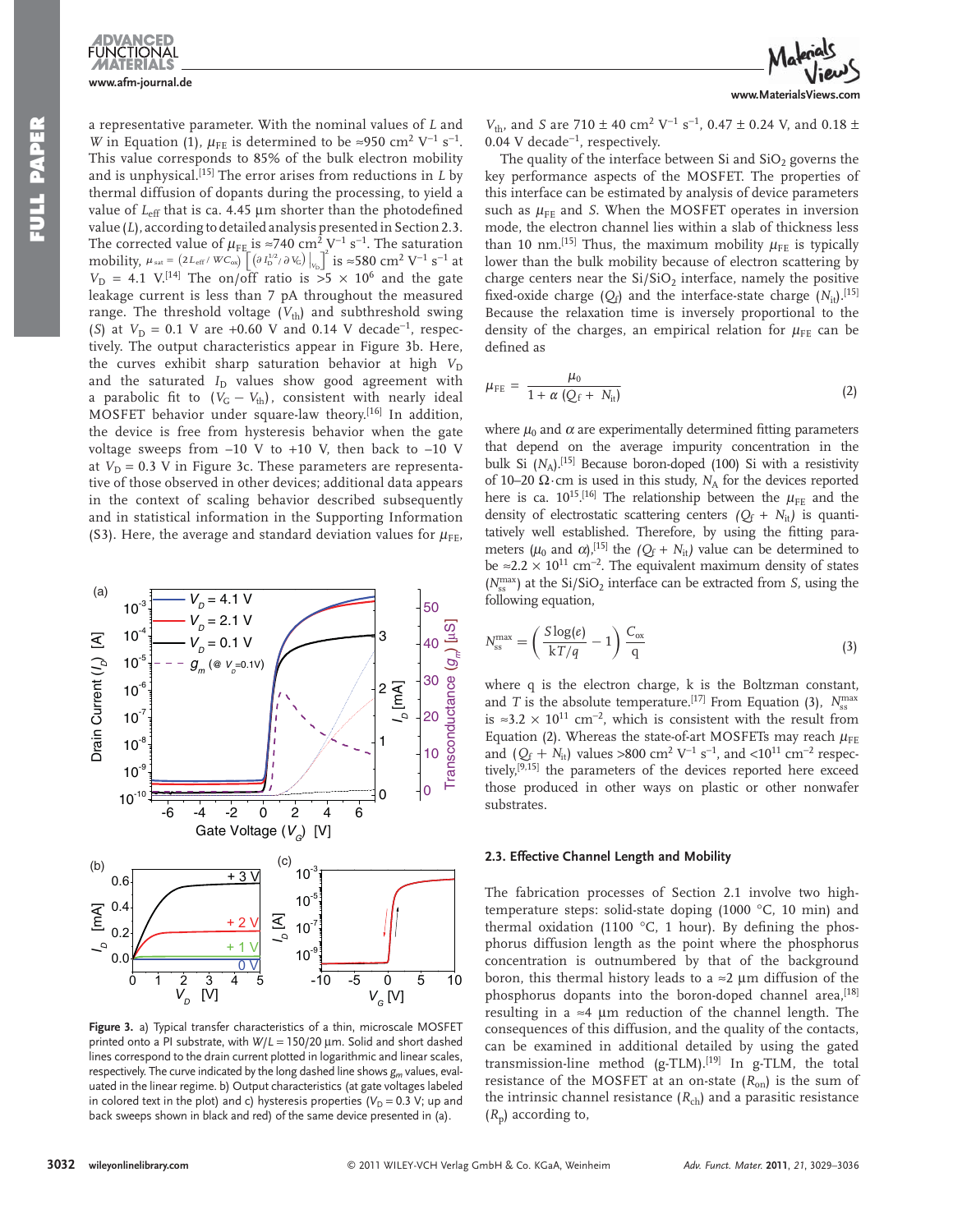**www.MaterialsViews.com**

$$
R_{\rm on} = \frac{\partial V_{\rm D}}{\partial I_{\rm D}}\Big|_{V_{\rm DS}\to 0}^{V_{\rm G}}
$$
  
=  $R_{\rm ch} + R_{\rm p}$   
=  $\frac{L}{W\mu_{\rm i}C_{\rm ox}(V_{\rm G} - V_{\rm th,i})} + R_{\rm p}$  (4)

where  $\mu_i$  and  $V_{th,i}$  are the intrinsic mobility and threshold voltage, respectively. This expression is only valid in the linear response regime, where  $V_{DS}$  is near 0, because *R*ch is not proportional to *L* in the saturation regime, due to pinch-off of the channel. In an ideal case, a plot of R<sub>on</sub> versus *L* for various values of  $V<sub>G</sub>$  exhibits a single crossing point at  $(0, R_p)$ , where  $R_p$  is a resistance, typically the contact resistance, that does not depend on *L*. If the effective channel length (Leff) is different from the photodefined (*L*) value, then the crossing point will be shifted. In this case, the *x*-axis value at the crossing point,  $L_0 = L - L_{\text{eff}}$ , defines the shrinkage of the channel length induced by diffusion.<sup>[19]</sup>

**Figure 4** provides an optical image, electrical measurements, and g-TLM analysis data for a series of MOSFET devices with *L* <sup>=</sup> 10, 15, 20, 30, and 40 μm. For all of these devices  $W$  is 150  $\mu$ m. Figure 4a shows the array of MOSFETs with patterned metal pads on a polyimide substrate. Figure 4b presents the transfer curves of the five MOSFETs used in this analysis at  $V_D$  = 0.1 V. The threshold voltages are all uniform, with  $V_{\text{th}} = +0.42 \pm 0.05 \text{ V}$  (Figure 4d), which makes the devices suitable for g-TLM analysis. Figure 4c shows  $R_{on}$ *W* plotted against *L* for various *V*<sub>G</sub> values. Here, the linear fits (lines) to the raw data (solid marks) cross at a single point at  $L_0 = 4.45$  µm. The value is consistent with the estimation based on diffusion considerations discussed previously, <sup>4</sup>μ m. The *y* coordinate of the crossing point,  $(R_{on}W)_{0}$  is often referred as a minimum effective contact resistance. The value of 0.4  $\Omega$  · cm is typical for single-crystal siliconbased n-type MOSFET devices.<sup>[19]</sup> In addition, from the variation of sheet conductance plotted against V<sub>G</sub> in the Figure 4d, the values of  $\mu_i$  and  $V_{th,i}$  are derived to be

≈500 cm<sup>2</sup> V<sup>-1</sup> s<sup>-1</sup> and -0.56 V, respectively. The value of  $\mu$ <sub>i</sub> is lower than  $\mu_{FE}$  because these quantities are determined  $4 \leq V_G \leq$ 7 V and  $V_G$  ≈ 1 V, respectively. The electron mobility within the inversion layer decreases with increasing vertical electric field because of the effects of Coulomb scattering. Lastly, the fieldeffect mobility ( $\mu$ <sub>FE</sub>) must be invariant over a wide range of gate lengths if a correct value of  $L_0$  is derived. The  $\mu$ <sub>FE</sub> values plotted in Figure 4e validate this hypothesis.







Figure 4. a) Image of an array of MOSFETs containing various W/L values and a set of logic gates printed onto a PI substrate. b) Transfer curves ( $V_D = 0.1$  V) of devices with various *L*, all with *W* = 150 μm. Solid and dashed lines correspond to logarithmic and linear scales, respectively. c) Width-normalized ON resistance ( $R_{on}$ W) as a function of channel length at different gate voltages. The solid lines represent linear least-square fits to the data (symbols). The inset shows the region corresponding to the blue box in the main frame, with parameters for the channel-length reduction (*L*<sub>0</sub>) and the minimum effective contact resistance (R<sub>on</sub>W)<sub>0</sub> of 4.45 μm and 0.4  $\Omega$ -cm indicated. d) Variation of the sheet conductance, determined from the reciprocal of the slopes in the linear fitting in the main panel, as a function of  $V_C$ . e) Threshold voltage and corrected mobility values plotted against channel length.

#### **2.4. Logic Gates**

 Extensions of the concepts described previously can be used to form and assemble not only isolated MOSFETs but also small-scale integrated circuits. **Figure 5** a shows optical images of the three examples, in the form of inverters, NOR, and NAND logic gates, along with equivalent circuit diagrams. Figures 5b and 5c show operational characteristics of such devices. Here,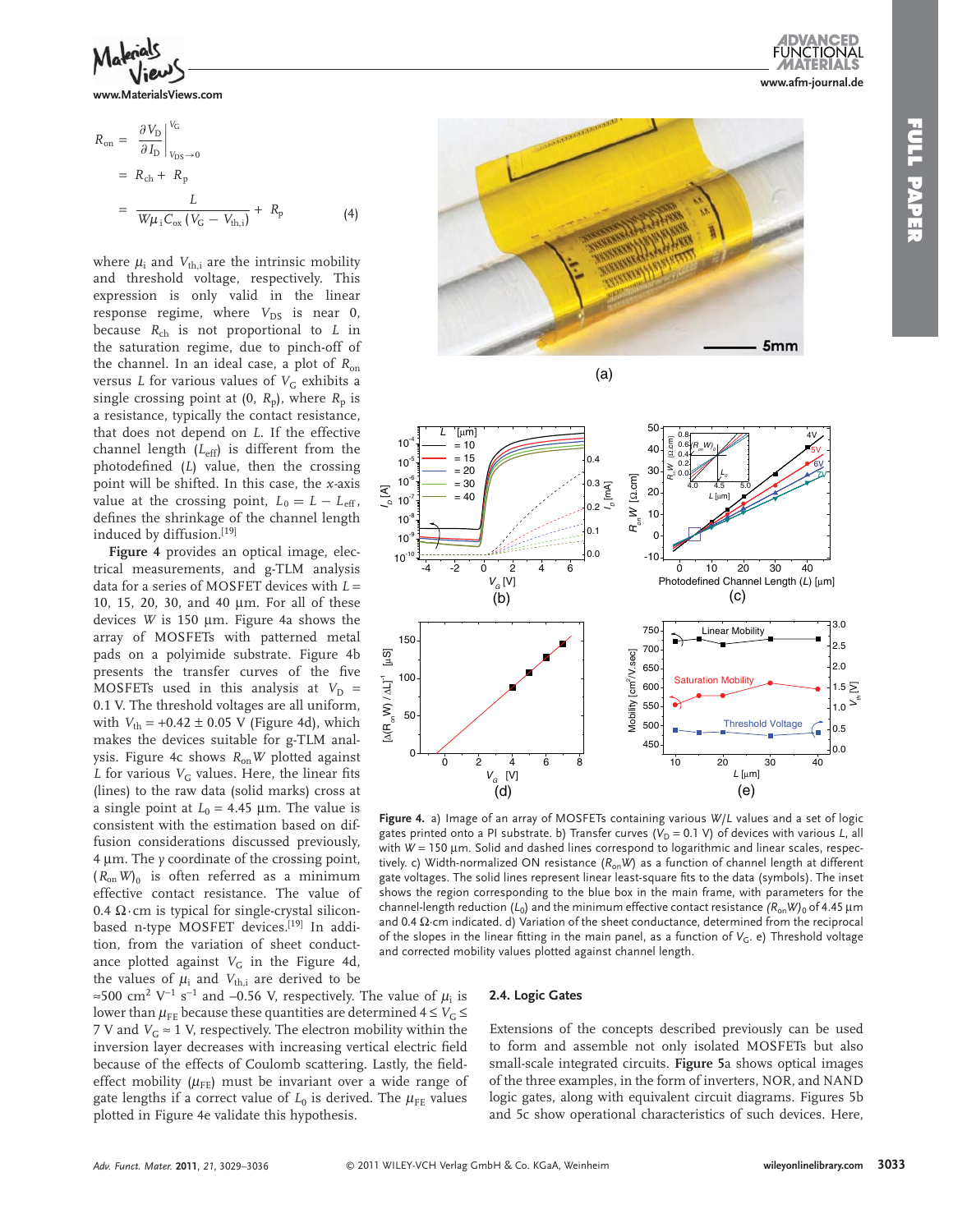

*W*/*L* geometry of the load and the drive devices are 30/40 and 120/20 μm, respectively, and supply voltages (Vdd) are 1 V for all cases. The inverter in Figure 5b exhibits well-defined transfer characteristics with gains of ≈2.1. The output voltages ( $V_{\text{out}}$ ) at inputs  $(V_{in})$  of 0 and 1 V are 0.885 and 0.035 V, respectively. The NOR and NAND gates in Figure 5c show well-defined "0" and "1" output voltages of 0.01–0.04 V and 0.93–0.96 V, respectively, for input signals of  $-1$  V and  $+1$  V, respectively. All the circuits operate at small  $V_{dd}$  of 1 V and  $V_{in}$  of  $-1$  to  $+1$  V, due to the small subthreshold voltages (0.2 V decade<sup>-1</sup>) of the constituent MOS-FETs and the sufficient on/off ratios (1.2  $\times$  10<sup>4</sup> at  $V_G = \pm 1$  V) of the drive devices (see inset in Figure 5b). These characteristics can further improved by optimizing the values of  $W/L$ . Also, more complex circuits can be envisioned.

## **2.5. Assembly Onto Unusual Substrates**

**Figure 6** a shows released devices on an SOI wafer, ready for assembly by transfer printing. The printing equipment consists



Figure 5. a) Optical microscopy images of inverter, NOR, and NAND logic gates printed on a PI substrate, with respective equivalent circuit diagrams. b) Current–voltage characteristics of an inverter with  $V_{dd} = 1$  V. The inset shows transfer curves  $(V_D = 1 V)$  from adjacent MOSFETs that have identical *W*/L geometries as the load (30/40 μm) and the drive (120/20 μm) devices in the inverter. c) Input–output characteristics of the NAND and NOR gates.

of a charge-coupled device (CCD) camera, precision motion stages, and a PDMS stamp in a mounting fixture, all designed for automated operation as described in detail elsewhere (Figure 6b and Supporting Information S2). These techniques and tools allow densely arrayed devices on the SOI wafer to be distributed over large areas on nearly any type of target substrate. Movies in the Supporting Information show the printing process. As examples, we formed large-area arrays on sheets of polyethylene terephthalate (PET; Figure 6c), on aluminum foil (Figure 6d), on a piece of fabric (Figure 6e), and on a sheet of paper (Figure 6f). Furthermore, these procedures allow printing on highly nonplanar surfaces, for example, on the lens of a pair of eyeglasses (Figure 6g) and on the sharp edges of glass slides (Figure 6h).

## **3. Conclusion and Outlook**

 The ideas presented here enable integration of high-quality, distributed silicon electronics with thermal oxide dielectrics on var-

ious classes of substrates that are incompatible with critical steps (e.g., thermal oxidation and many others) in conventional semiconductor manufacturing. A key feature is that, except for interconnection, the device-fabrication steps are completely separated from the target substrate. Also, the bottom surfaces of the devices are passivated with thermal oxide, thereby minimizing any influence of the substrate on their performance. When implemented using foundry wafer fabrication facilities for the devices and advanced inkjet, [20] electrohydrodynamic,<sup>[21,22]</sup> direct-write,<sup>[23]</sup> or alternative printing techniques<sup>[24]</sup> for the interconnect, these procedures have the potential to bypass the need for any additional specialized processing technology for large-area electronics, or other nonwafer applications such as those that demand flexible, stretchable, or curvilinear substrates.

## **4. Experimental Section**

*MOSFET Fabrication*: The SOI wafer was custom designed (Silicon Quest Inc.) with a (100) device layer (2  $\pm$  0.5 μm; boron doped; 10–20 Ω· cm) and BOx layer (1  $\pm$  0.05  $\mu$ m) supported on a (111) handle wafer. These substrates were cleaved and cleaned with SC-1 ( $NH_4OH:H_2O_2:H_2O =$ 1:1:5) and SC-2  $(HCl:H_2O_2:H_2O = 1:1:6)$ . Dry oxidation formed a 300-nm oxide layer as a mask for the doping process. To pattern this oxide, a layer of photoresist (PR; AZ5214) was spincoated at 4000 rpm for 40 s and soft-baked at 110 °C for 2 min. An ultraviolet (UV) exposure followed by developing (MIF327) defined the photoresist in an appropriate pattern. A combination of  $CH_4/O_2$  RIE and 6:1 BOE wetetching removed the oxide to expose areas for  $n^{+}$  doping. After cleaning the wafer again with SC-1 and SC-2, doping was performed in a tube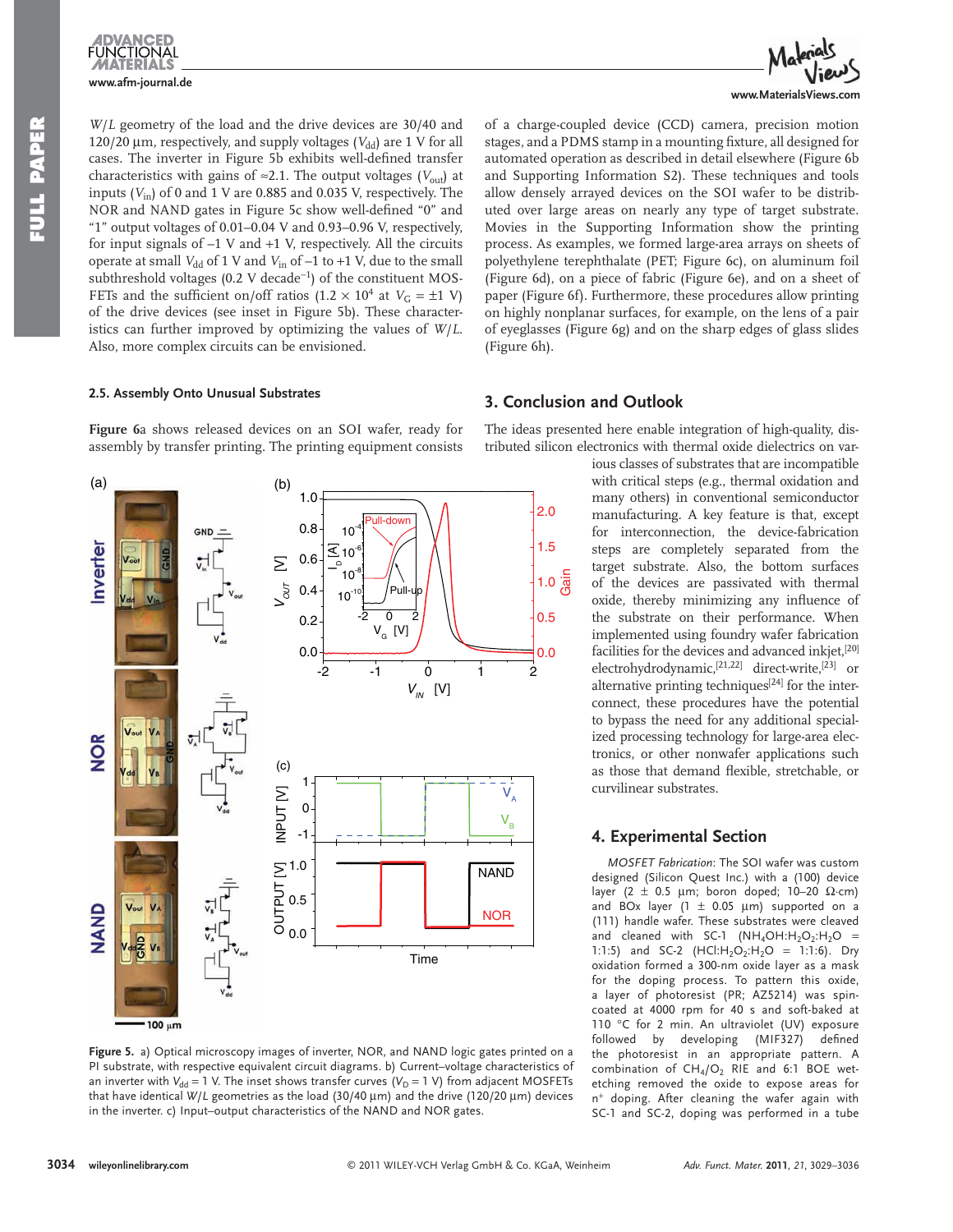**www.MaterialsViews.com**



 **Figure 6 .** a) Image of arrays of fully formed MOSFETs on an SOI wafer. The inset image provides a magnified view. b) Printing equipment, consisting of a moving stage and CCD camera for automated transfer of selected MOSFETs from the source wafer to a target substrate. c) 77 MOSFETs and 33 NAND, NOR logic-gate devices assembled in a sparse array by printing onto a PET substrate of 50-μm thickness, shown here bent to a 1.5-cm radius of curvature. d) 80 MOSFETs printed onto aluminum foil of 100-μm thickness, e) 56 MOSFETs printed onto a piece of fabric, and f) 80 MOSFETs printed onto glossy paper. The spacing between the devices is 2 mm in (c) and (d), 4 mm in (e), and 3 mm in (f). Examples of MOSFETs printed (g) on the lens of a pair of eyeglasses and (h) on the rough edge of a glass slide.

furnace with phosphorus source (Saint-Gobain Ceramics) at 1000 °C for 10 minutes. The oxide was removed in concentrated HF, and then RIE was performed with  $SF_6$  through a photopatterned mask (AZ5214) to isolate the devices. After cleaning the wafer with SC-1, dry oxidation was performed in a clean oxidation tube furnace at 1100 °C for 60 minutes to form the gate dielectric. Contact holes were patterned with AZ nLoF 2070 photoresist, spin-cast at 4000 rpm for 40 s, soft-baked at 110 °C for 90 s, exposed with UV, hard-baked at 110 °C for 2 minutes, and then developed in MIF327 for 60 s. A combination of  $CH_4/O_2$  RIE and 6:1 BOE wet-etching defined areas for S/D metals. These electrodes and the gates were patterned with

AZ nLoF 2070, followed by sputter-deposition of chromium (250 nm) and lift-off in acetone.

Passivation and Device Delineation: A film of  $Si<sub>3</sub>N<sub>4</sub>$  (800 nm) deposited by plasma-enhanced chemical vapor deposition (PECVD) onto the entire wafer served as a passivation, or protecting, layer for the devices against further processing. The anchor regions were patterned by first defining patterns in AZ 4620 PR, spin-cast at 3000 rpm for 30 s, soft-baked at 110 °C for 3 min 30 s, exposed to UV, and then developed in diluted AZ400K (1:3). Next, a hard mask consisting of a layer of metal (Cr; 200-nm thick) was formed by sputterdeposition and lift-off. Etching by RIE with  $CF_4/O_2$ defined openings in the  $Si<sub>3</sub>N<sub>4</sub>$  and BOx layers, down into the underlying handle wafer to a depth of  $\approx$  2  $\mu$ m. After removing the hard mask with Cr etchant (CR-7; Cyantek), the wafer was immersed in a boiling aqueous solution of tetramethyl ammonium hydroxide (TMAH; 25%) for anisotropic etching. A complete undercut through the <110> axis required ca. 90 minutes for 180-μm wide devices.

*Transfer Printing*: A PDMS stamp (Sylgard 184, Dow Corning, 10:1 mixture of base to curing agent) was formed by casting and curing against a pattern of a negative photoresist (SU-8 100, MicroChem Corp., 100-μm thickness) on a silicon wafer. For experiments reported here, this resist provided a single 100-μm tall post with a contact area of 200  $\mu$ m<sup>2</sup>. With this stamp and the automated printer system presented in Figure 6b, MOSFETs and logic-gate circuits were printed onto thin films of UV-curable adhesive coated on various substrates including PET, aluminum foil, PI, and pieces of fabric and paper coated with thin layers of PDMS (see movie clips in Supporting Information M1, 2). When performing transfer printing, each device was placed onto a designated coordinate of target substrate without any noticeable tilt or dislocation. During automated printing, ca. 100% transfer yield was observed for the MOSFET devices in Figure 2a-f, whereas logic-gate devices (Figure 5a) exhibited, on rare occasions ( $\approx$ 5%) unwanted fractures near the regions where silicon narrows. Regions where metal interconnects rest on isolated, undercut layers of BOx were particularly vulnerable. The results indicate the importance of structural design. The adhesive consisted of a composition of bisphenol A glycerolate (1 glycerol/phenol) diacrylate (Sigma-Aldrich), 3-(trimethoxysilyl)propyl methacrylate (Sigma-Aldrich), SOG (spin-on-glass, SpinTronics Inc.), and photointiator mixed, by weight, to a ratio of 55:35:10. Spin-coating this material at 3000 rpm for 30 s, and then annealing the substrate for 30 s at 110 °C yielded the proper level of tackiness for high-yield printing. After printing MOSFETs on PET or Al foil, exposing to UV light and then annealing

at temperatures between 110–210 ºC, the adhesive layer was fully cured. For printing on rough surfaces, such as fabric and paper, thin coatings of PDMS ( $\approx$  100 nm), activated by exposure to UV, served as adhesive layers.

*Metal Interconnects and Probing Pads* : On top of the printed devices, an adhesion promoter [1:100 diluted VM651 (HD Microsystems) in methanol] was spin-cast at 3000 rpm for 30 s and then soft-baked at 110 °C for 1 min. Next, diluted PI-2525 [HD Microsystems; 4:1 (weight) mixed with *N* -methyl-2-pyrrolidone (NMP)] was spin-cast at 3000 rpm for 60 s, as a planarization layer (1.5-  $\mu$ m thick). This PI layer was baked at 250 °C in a globe box with argon atmosphere for 2 hours. Holes were